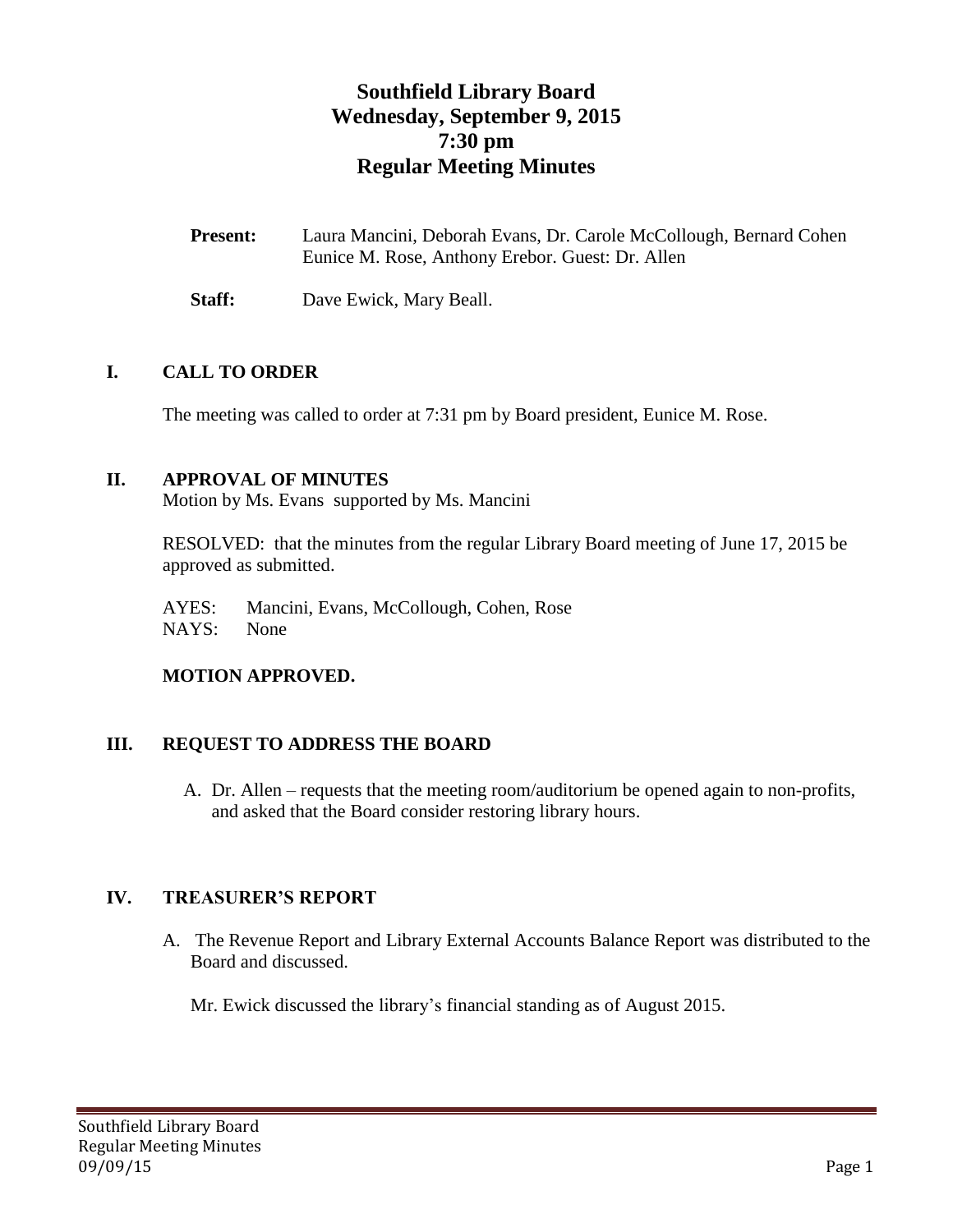Motion by Mr. Cohen supported by Ms. Evans

RESOLVED: that the Treasurer's Report of July/August 2015 be approved as submitted.

AYES: Mancini, McCollough, Evans, Cohen, Rose NAYS: None

## **MOTION APPROVED.**

# **V. REPORTS**

- A. Jr. Library Board Report: No report
- B. Deputy Librarian's Report: Mary Beall
	- Building Update: We are ordering new task chairs for staff at the service desks. The self-checks are working well and appreciated by patrons.
	- Staffing Update: New non-career employees are being hired: Interns in Outreach and Youth, Computer Assistants, and Aides. New Support Coordinator Carla Archer is doing a terrific job in her new position.

#### **VI. OLD BUSINESS**

.

A. Southfield Arts Commission: A lengthy discussion ensued in which the Library Board passed a motion to remove the Southfield Public Library from the Dead Sea Scroll Fundraiser. The Library Board requests a representative from the City Legal Department attend the next meeting to advice the library on the best path forward.

Motion by: Ms. Mancini and supported by: Ms. Evans

RESOLVED: that the Southfield Public Library Board will completely disassociate on the Southfield Arts Commission's fundraiser to purchase and sell limited edition prints of the Dead Sea Scrolls.

AYES: McCollough, Mancini, Evans NAYS: Cohen ABTAIN: Rose

# **MOTION APPROVED.**